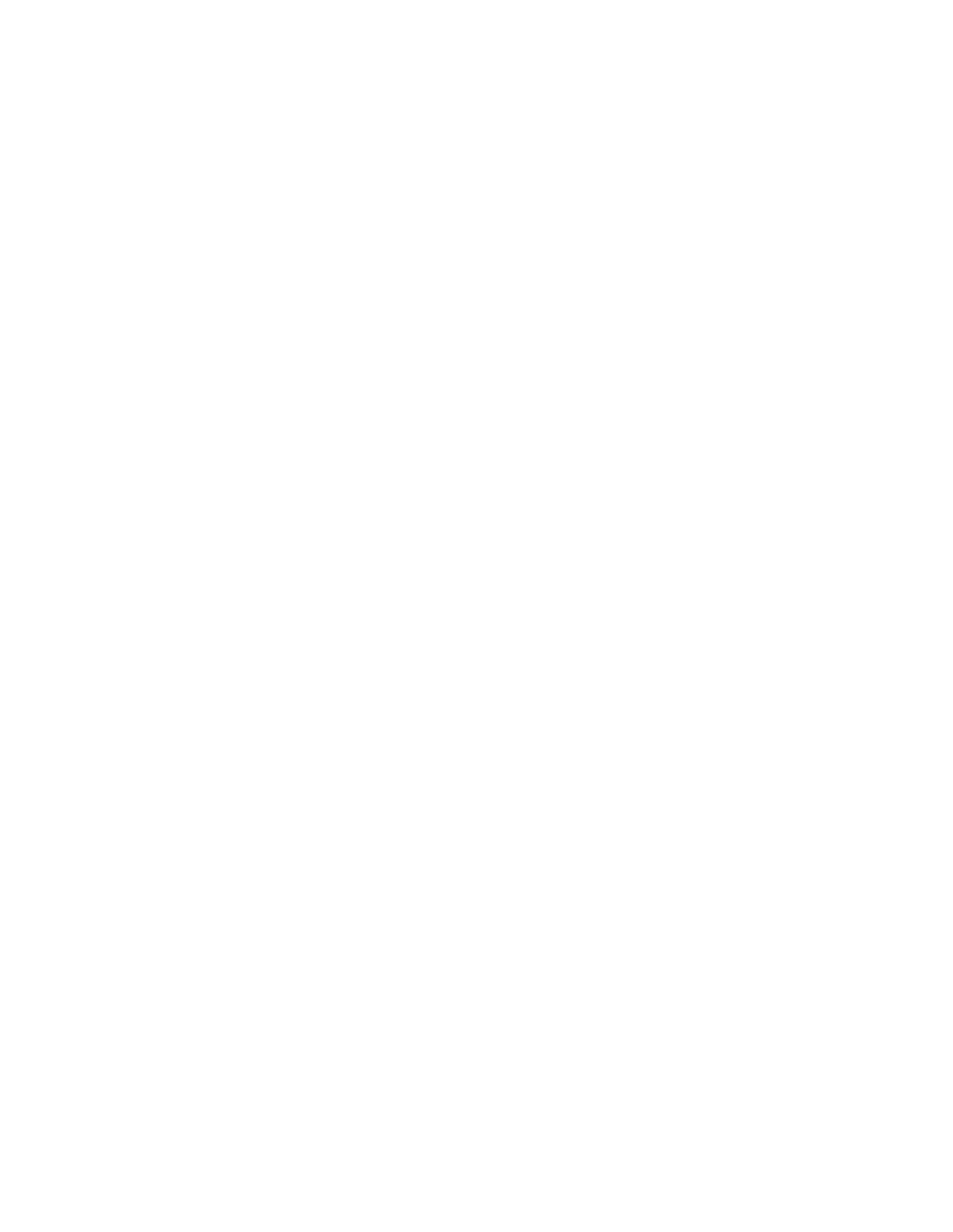### **WITH GRATITUDE**

Members of the faculty, staff, and extended Delta State family, it is with a sense of excitement and genuine gratitude that I welcome you to the 2017 convocation and to the new academic year — Delta State's 93<sup>rd</sup>! To you veterans, welcome back for the next chapter in our mutual venture! For new faculty and staff, we are very happy you are here.

At the top of the program, I have a two-word message: Thank you! As we commence this new year, I express my sincere gratitude to each of you for being an important part of the Delta State family.

Thank you for all you do to support our students and advance our interests. I want you to know you are making a positive difference.

It has been said that the most thoughtful gift of all is the gift of time, and I am grateful to each of you for the time you give Delta State, whether paid or volunteer or both.

Thank you also for engaging in the building of our visioning principles and for applying them as guidance as we develop and implement our goals, strategies, and priorities in various enterprises on campus, and as we build the path to a successful future.

I am grateful to you for your understanding and cooperation in dealing with the difficult budget situation that we are experiencing, and for helping us conserve resources and be frugal as we work toward better budget times.

Thank you especially for caring. I have heard it said that, "The people who make a difference are quite often not the ones with the credentials, but the ones with the concern." While we have a wonderfully abundant supply of credentials in this hall, I also deeply appreciate the care and concern each of you has for this university, the work you do, and your support of the students with whom we are entrusted. Our success is measured by theirs. They are our mission. We are here for them. And I'm quite sure that their gratitude for you and your impact on their lives is exceeded only by their glee in earning their degrees.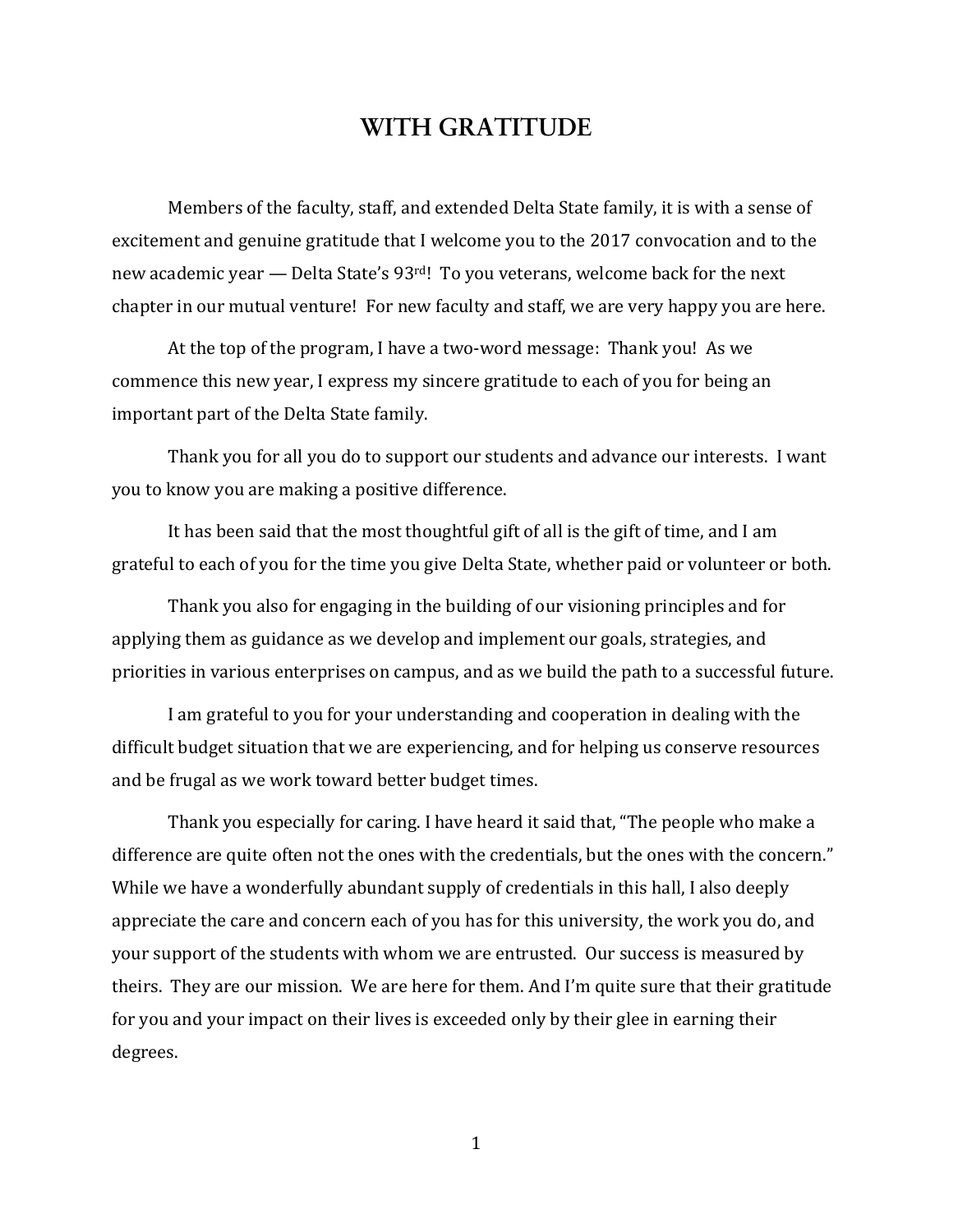At this point, I want to acknowledge the passing of valued colleagues this past year: Mistie Barnes, Betty Blackwell, Emerson Brown, Bill Butts, Tommy Cassel, James Donald Cooper, Karen Cummins, Sam Cunningham, Stacy Davidson, Sharon Ellis, Dave "Boo" Ferriss, Linda Haney, Barbara Latham, Walter McKnight, Jim Nicholson, Nola Roncali, Michael Taylor, and Jerry Williams. I ask you to join me in a moment of silence as we remember our fallen colleagues from the past year who, like you, cared deeply about Delta State. 

I also want to recognize and thank the executive leadership team on this campus, who are committed to moving this university up the scale of excellence and supporting the outstanding work of our faculty, staff, and students in every way possible. It is a privilege for me to work with the talented members of my Cabinet, and, with deepest gratitude to them, I am pleased to introduce them to you now. The four vice presidents include: Dr. Vernell Bennett, Student Affairs; Dr. Charles McAdams, Academic Affairs and Provost; Dr. Michelle Roberts, Executive Affairs and Chief of Staff; and, Mr. Jamie Rutledge, Finance and Administration. Serving with the four vice presidents to round out the President's Cabinet — with representation from across campus — are Athletic Director Ronnie Mayers, Interim Executive Director of University Advancement and External Relations Patrick Hundley, Faculty Senate President George Beals, Academic Council Representative Dave Breaux, Administrative Staff Council Chair Caitlyn Thompson, and Student Government President Ashley Griffin. 

Call it what you may  $-$  a village, a team, a family  $-$  but, together, we are doing some amazing things, and I thank this group and each of you for all of the amazing things you do every  $day -$  quite often outside the public view and without any acknowledgement, but never without my sincerest appreciation.

#### **STATE OF THE UNIVERSITY**

As evidenced by many of the things I will share with you today, and many more things that I simply do not have time to recite in the time allotted, I am pleased to report that the current state of the university is positive, stable, and advancing, and I am optimistic about a bright future.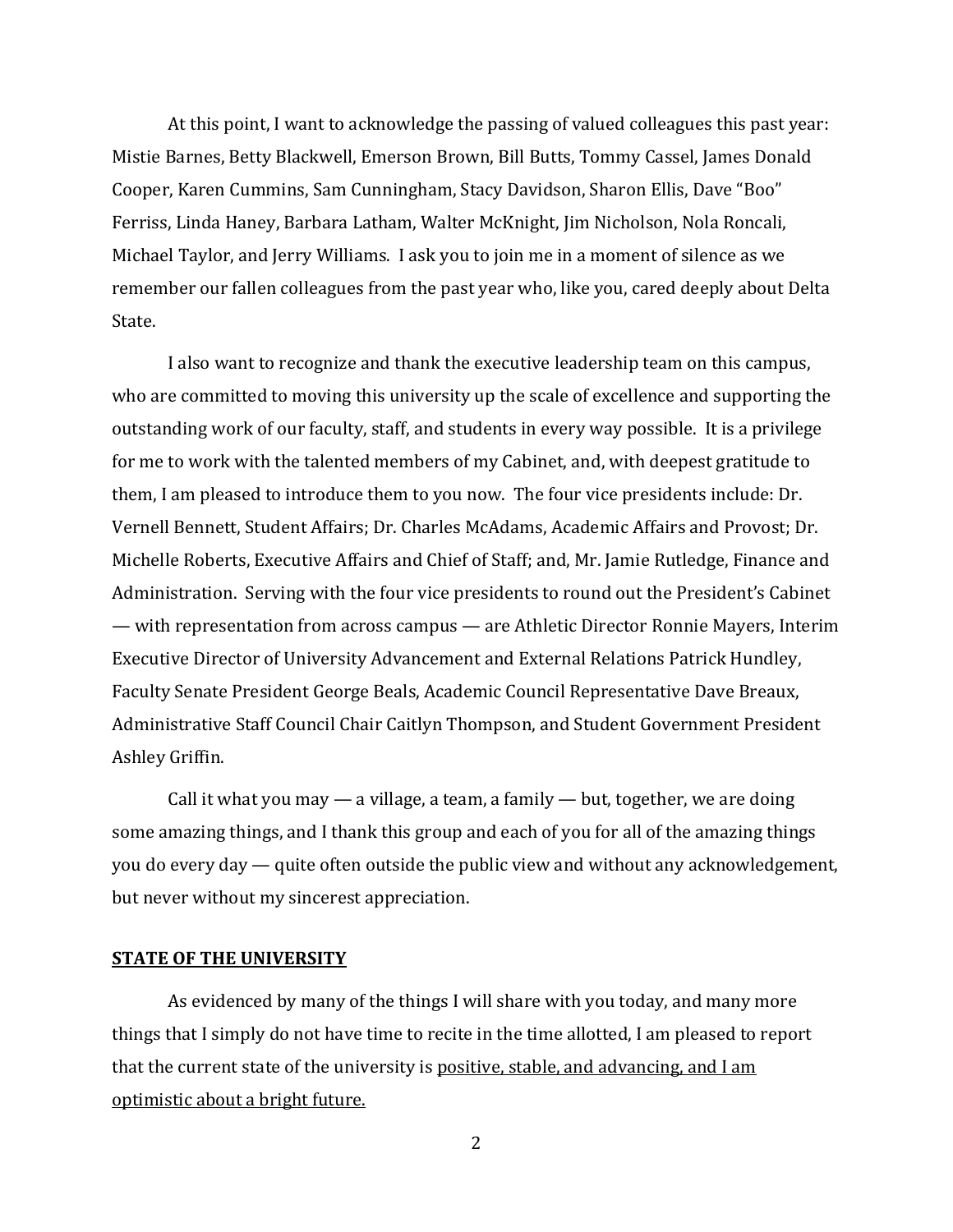We certainly have serious challenges, especially budget-related, but we can rightfully commence our new academic year with the confidence that the ship is upright and moving in the right direction — combined with a dose of caution about the budget situation. 

#### **Positive, Stable, Advancing, and with a Bright Future**

The state of the university is positive because we have such great people and many great programs.

Positive because we value the roles of faculty and staff participation in campus governance, under which your elected leaders serve on the President's Cabinet. I commend and thank the Faculty Senate President, Staff Council Chair, and Academic Council Representative for their service on my Cabinet. I count on them for advice, for a representative voice in discussions and decision-making to ensure that your views are heard and heeded, and for their help in making decisions on every conceivable subject matter and that are in the best interest of the university. And the same goes for our current student government president, Ms. Ashley Griffin, who also holds a voting position on my Cabinet. 

Positive because our skilled Facilities Management staff were able to renovate Fugler-Hammett residence hall for only \$350,000, coincidentally the exact amount of outstanding loan payments our superb Student Business Services office collected to reduce bad debt. Positive because we installed security cameras in five major complexes on campus in an effort to protect our people, and the Office of Information Technology blocked more than 30 million spam messages from entering faculty and staff email accounts. Positive because our Facilities Management team keeps this campus beautiful and our buildings in tip-top shape with limited resources.

Positive because we embrace and promote core values such as individual worth, a healthy life style, hospitality, a strong work ethic, cultural enrichment, civility and respect for all, loyalty, ethical conduct, and accountability in all we do  $-$  for which I am profoundly grateful.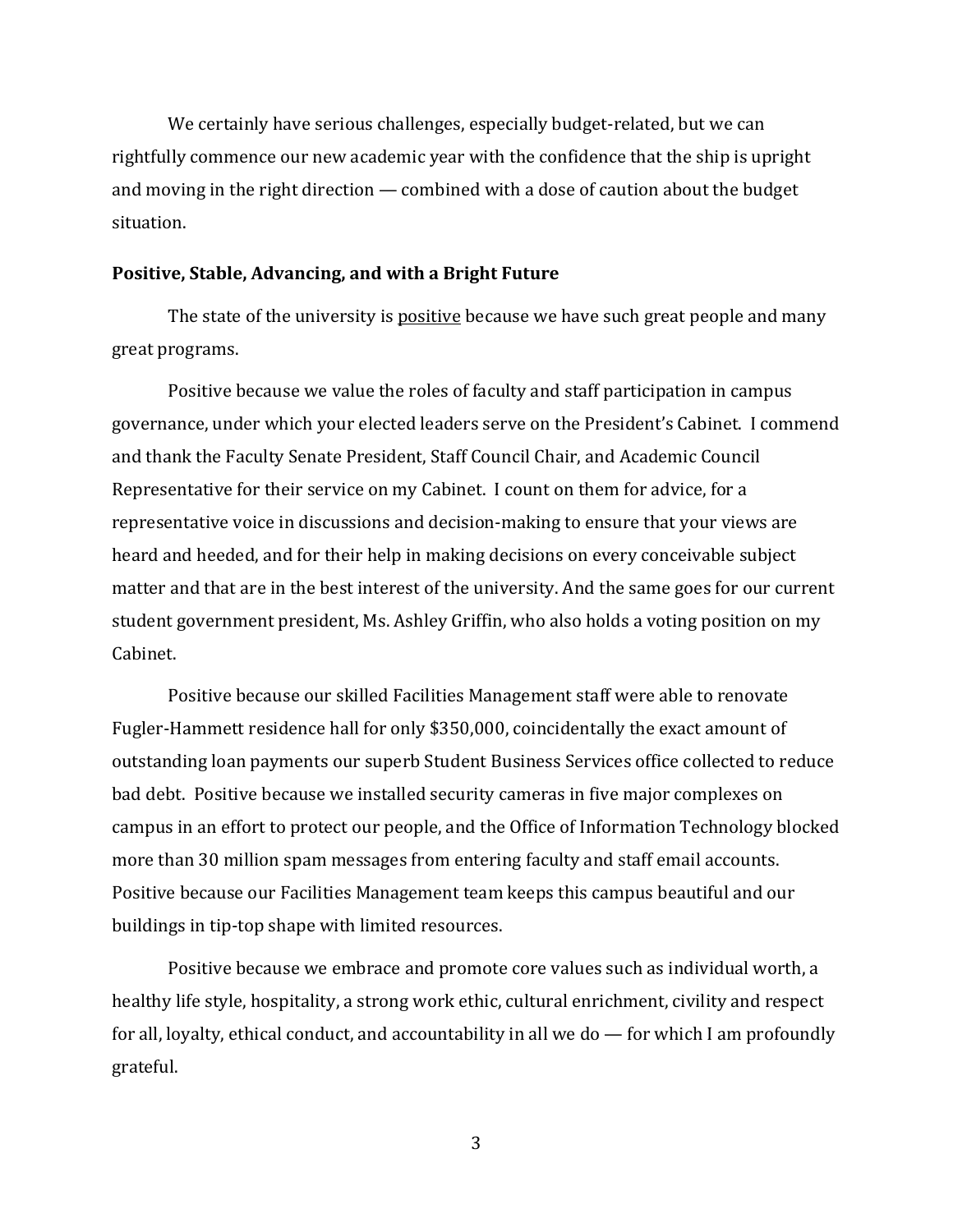The state of the university is stable because we have recovered from years of eroding enrollment and financial woes, and righted the ship, although that stability is challenged by the current lack of adequate funding from the state.

Stable because our budget process is responsible, visionary, and transparent, with results that guide us according to strict business and ethical principles.

Stable because our financial indicators demonstrate that, even in a tough budget climate, we are maintaining a healthy cash position and contingency fund, while spending 71% of our operational funds on salaries and benefits for faculty and staff. Stable because of wise management decisions to refinance the Foundation Hall indebtedness to save the university \$8 million, and partnering with Bolivar Medical Center to provide enhanced services for students, faculty, and staff in the refurbished campus health center, while saving the university more than \$250,000. Stable because we managed our budget in such a way as to address the \$2.2 million cut in state funding without having to lay off one employee or terminate one program on campus, and while also adding new faculty positions in three growth areas — Delta Music Institute; Health, Physical Education, and Recreation; and, Nursing.

The state of the university is advancing because of new and bigger ideas and the opportunity for growth.

Advancing because we are distinguishing ourselves and our students in important areas of scholarship, such as efforts to raise the writing skills of all students in all programs, especially upper level courses, and the new requirement that all students in all disciplines complete a capstone experience.

Advancing because the Wiley Planetarium is back in business after being out of commission for seven years. Advancing because our nurse practitioner program enjoys the top ranking in the country for affordability.

Advancing because our faculty and staff travel and teach abroad, present numerous lectures and recitals, and host conferences, camps, and workshops in multiple disciplines on this campus.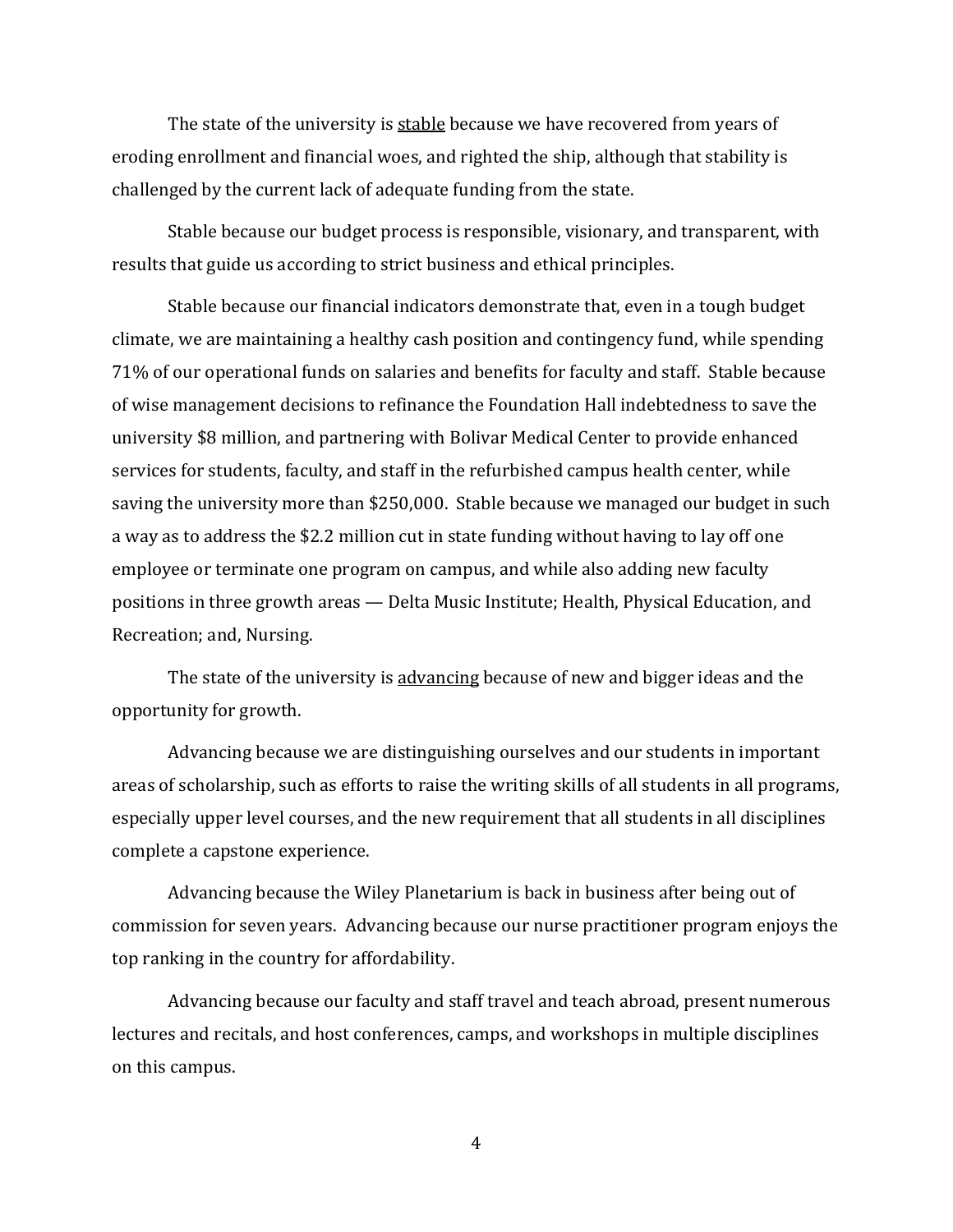Advancing because Professors Doug Mark and Chet Oguz participated in unique Japan Studies programs. Because Professors Kim Rushing, Nina Baghai-Riding, Brian Becker, Lekeitha Morris, Mike Smith, Andrew Wegman, and Chunhui Ren all published important works, as did many other members of the faculty. Advancing because more than two dozen faculty and staff members secured institutional or departmental grants totaling more than \$8 million.

Advancing because 95% of our graduates in teacher education secured teaching positions within their field. Because we created the Dave Heflin Outdoor Recreation Lab. Because the Student Nurses Association completed 22 service projects, and because the May graduating class of Family Nurse Practitioners posted a 100% pass rate on their certification exam. Positive because we have a newly minted Ph.D. in Dr. Gwen Meador in the College of Business and Aviation, a new DNP in Dr. Lacey Blessitt in the School of Nursing, and five staff members who earned masters degrees — Cheryl Beaty, Whitney Delaney, John Mauney, Christopher Smith, and McCulloch Tardy.

Advancing because we have doubled the number of international students in the last three years, and we are providing our students with more opportunities for study abroad and student exchange programs than ever before.

Advancing because we are upgrading our facilities with the renovation of Zeigel Hall and Young-Mauldin Dining Hall, both funded through previous year bond financing, and we recently held the groundbreaking ceremony for the long-awaited Statesmen Boulevard connecting Highway 8 to the athletic complex. And, we are preparing for future facilities needs by developing a campus master plan.

Advancing because our 13 high-end NCAA Division II athletic teams produce champions in and out of the classroom, and because those 400 student-athletes bring so much vitality and value to our student body. We sent 25 of our swim/dive student-athletes to the national championship meet this past spring, and 19 of them were named academic all-American. Advancing because 129 Statesmen and Lady Statesmen athletes made the GSC Academic Honor Roll this past year. After hosting and winning both the GSC and NCAA South Regional tournaments on campus, our baseball team went to the college World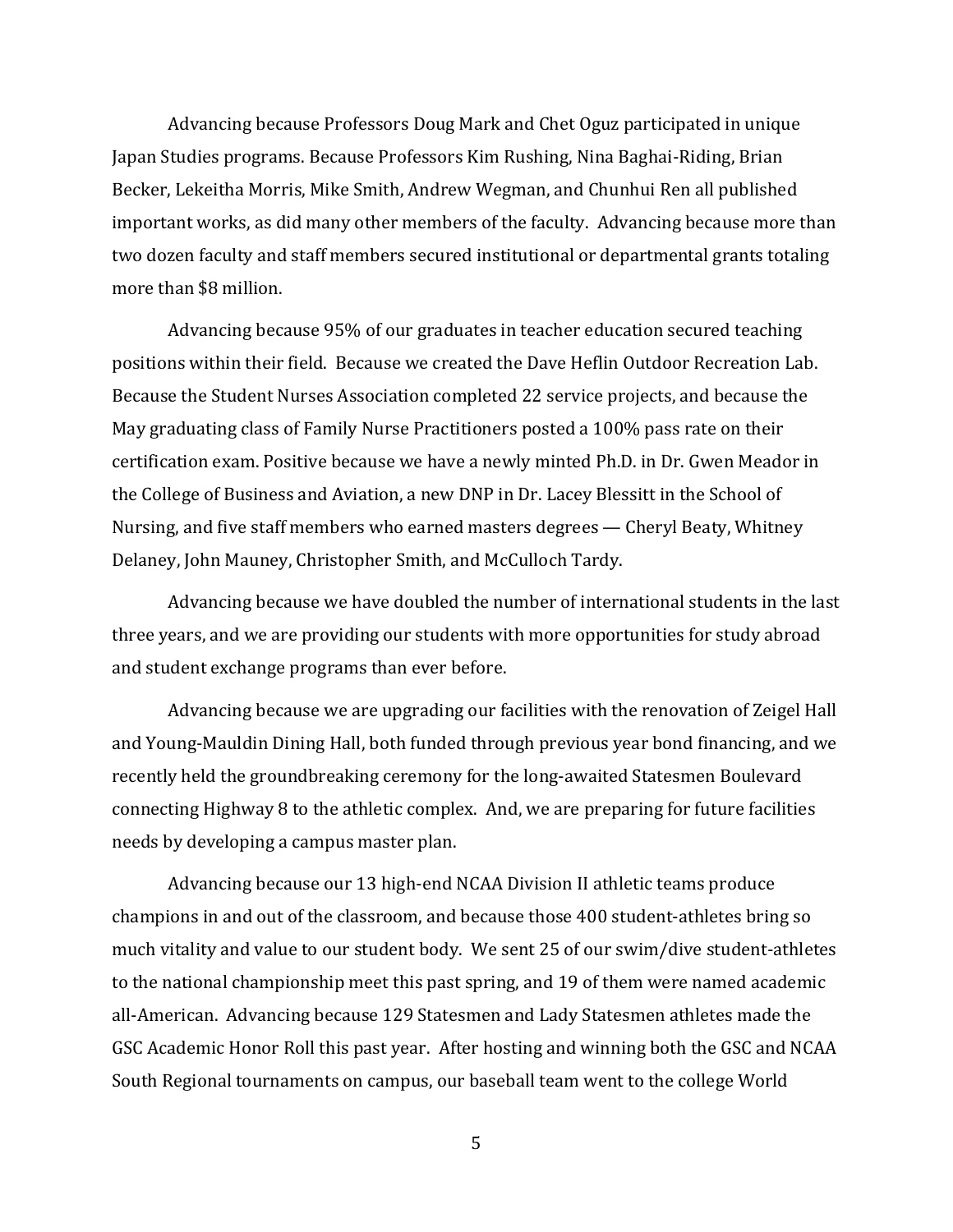Series with a starting team that wasn't even on the field a year ago. Men's basketball went to the GSC final four for the second straight year, and the women's team went for the  $12<sup>th</sup>$ year in a row. The women's cross-country team posted a 3.72 GPA! Basketball great Devin Schmidt set the new career scoring record for the Gulf South Conference  $-2,581$  points.

Advancing because baseball standout Zach Shannon was selected national player of the year. Baseball coach Mike Kinnison was voted national coach of the year. Swimming star Melanie Tombers, a 4.0 undergraduate and MBA graduate, was selected for the Elite 90 Award across all NCAA divisions and sports nationwide. Football standout quarterback Tyler Sullivan won GSC Top 10 honors, was a finalist for all of college football's prestigious Campbell Award for being a top scholar-athlete, and was Delta State's Congressional Fellow in U.S. Senator Thad Cochran's office this spring.

Advancing because we host and sponsor successful conferences on race relations, the blues, international business, and student leadership, and myriad superb programs right here at the Bologna Performing Arts Center. Advancing because Delta State is the home of the Center for Community and Economic Development, as well as the Delta Center for Culture and Learning, which manages the Mississippi Delta National Heritage Area. Advancing because we just rolled out our new Local Government Leadership Institute that will help equip local city and county officials throughout the Delta with the knowledge and skills to govern their communities more effectively  $-$  another example of outreach and partnership with our surrounding communities funded by private foundation dollars.

Advancing because the mission of our academy is well thought-out, with a focus on academic excellence and student success — our first and foremost visioning principle.

Advancing because we now have a Center for Teaching and Learning to facilitate faculty professional development, and we will grow it. Advancing because we offer monthly faculty and staff development training, and because we have implemented a new employee newsletter to introduce new employees to campus.

Advancing because we are recruiting new students more aggressively than ever. We experienced our third consecutive year of increased enrollment last fall. We saw a 122% increase in dual enrollment, the largest number ever of Phi Theta Kappa honor society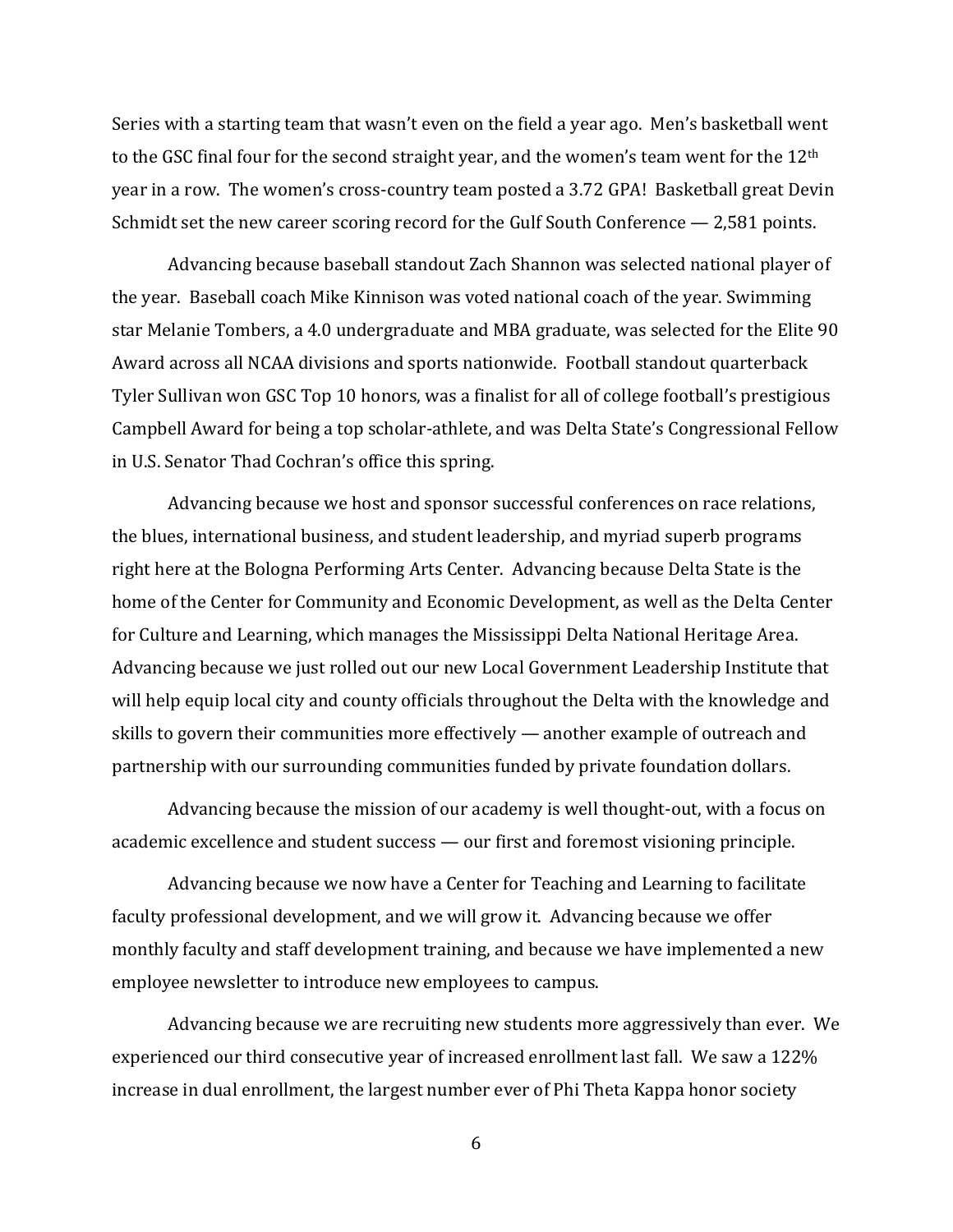members transferring from community colleges, and the first-ever Statesmen Scholarship Day that brought 28 high achieving students to campus to receive scholarships  $-10$  of whom received Delta State's first-ever full-ride, cost-of-attendance scholarships.

Advancing because we are implementing strategies to retain those students and keep them on a path to graduation, including the recent addition of an amazing academic support services program for student-athletes funded by a grant from the state department of human services. Advancing because we see improved student success and retention including an 8% and 12% increase, respectively, in retention of freshmen and transfer students — due to the good work of our Academic Advising Champions, the Okra Strong/early alert program, supplemental instructors initiative, the Pivot Program, Okra Scholars, and a dynamic First Year Seminar program.

Advancing because we are spreading the word about Delta State throughout the region and beyond via new billboards, digital advertising, and social media resulting in more than 330,000 visits to Delta State's admissions webpage, 318,000 Facebook interactions, and 61,000 Twitter interactions. We also converted Delta State's website to a mobile-friendly site and launched the new FeartheOkra.com e-commerce site as a one-stop shopping resource for all things Delta State. We will soon begin live broadcasts on Delta State's campus radio station — WDSW-LP 88.1 FM. And, this Fall, Communications and Marketing will unveil the full lineup of Delta State's new emojis, of which we share just a sneak peek with you today, as a way to engage the university's various audiences and help promote the programs and activities that make Delta State unique.

And, advancing because we have Student Affairs programming such as the Okra Patch, a leadership retreat for student organizations, a strong Greek system, dynamic conferences for our men and women students, and an International Student Advisory Panel to support international programming.

Delta State University has a <u>bright future</u> because we have active plans to pursue our vision of excellence for the years ahead, incredible academic programs with growth in several areas this fall, a focus on student success, and the promise of a successful major fundraising campaign that will help financially undergird the university and its success as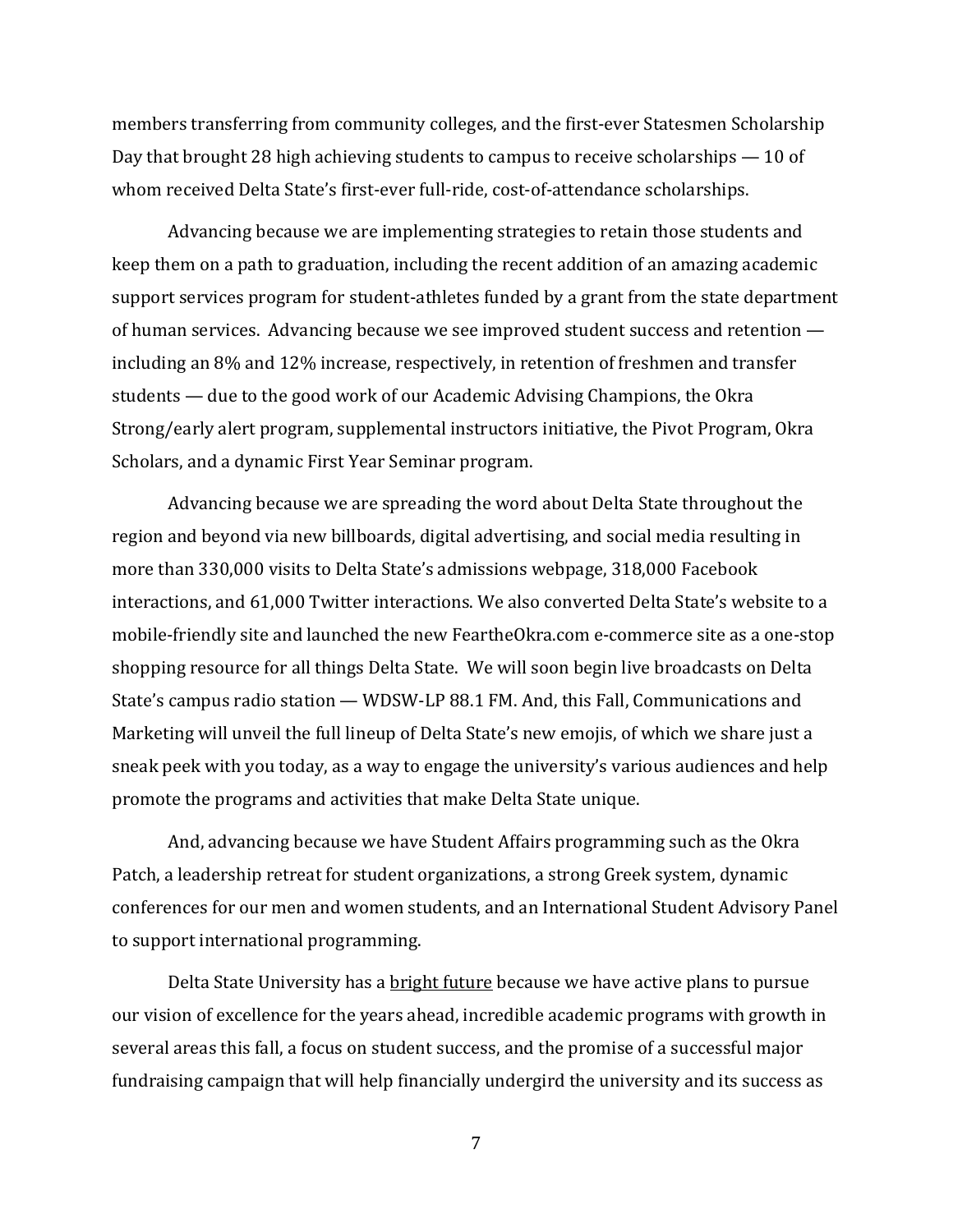we approach our centennial celebration in 2025, and determine the pathway to this university's success for years to come.

And a brighter future because each and every one of those successes is made possible because of  $\text{YOU}$  — our greatest resource in the service of our students. I could, of course, continue enumerating our many successes and good work, but time is limited, and I am quite sure that *you* are grateful for that.

Please accept my sincerest thanks for all you do to keep this university on the move onward and upward. And, be sure to go to the President's Office website  $$ www.deltastate.edu/president  $-$  for a more complete listing of successes across campus this past year.

#### **Challenges and Threats**

On the other hand, not everything is rosy, and I want to make sure that you are aware of the negatives and threats. Certainly, we are not without our challenges in the budget arena. We have millions of dollars of deferred maintenance on campus buildings, and the state did not pass a bond bill this year, which would have provided funding for critical major improvements such as badly needed roofing, elevator repair, and ADArelated compliance projects.

Incidentally, also not funded is the building of a replacement president's home that is now on hold because the state did not provide bond funding this year. Additionally, no annual facility repair funding was provided by the state for this year. And, most damaging of all, we received a \$2.2 million reduction in operating funds from the state — the pool of funds from which come most campus expenses including salaries. A sad and disappointing statistic to report is that, for the first time in history, state funding is no longer Delta State's largest source of operating revenue. This year, we will derive less revenue from the state than from tuition. Arguably, we have crossed over from being a state-supported university to a state-assisted university.

It is important that everyone understand that these budget cuts are very serious. In the last year and a half, all eight state universities have experienced six mid-year budget cuts totaling more than 5% of our state-provided budget, plus another 5% cut for the new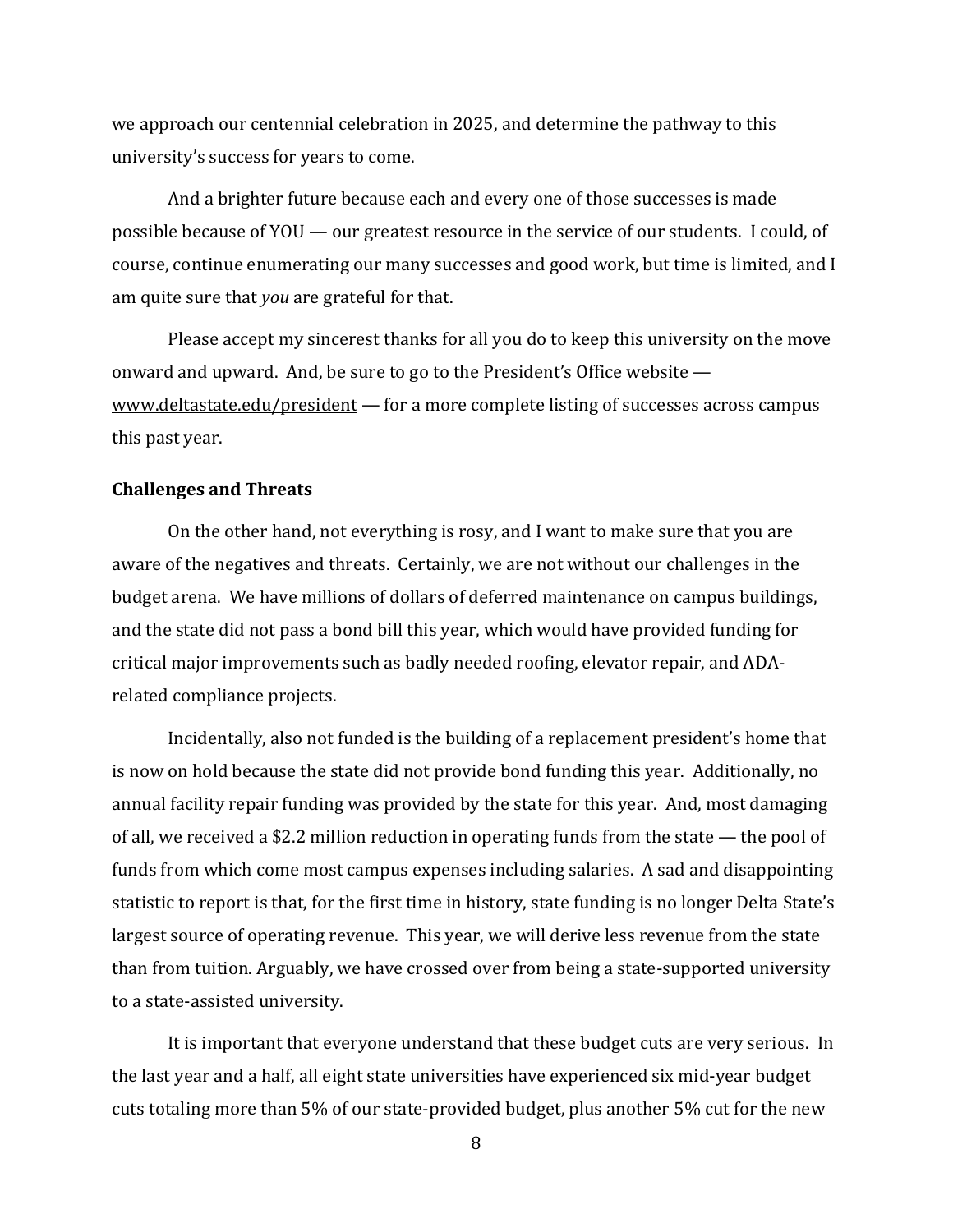fiscal year now underway. All told, that's more than \$100 million stripped from the budgets of all eight state-supported universities. And, we are hearing that the next year may not be any better in terms of the state's revenue.

To offset the \$2.2 million in state budget cuts for Delta State this year  $-$ a huge hit to a \$46 million operational budget — we took a number of steps to produce alternative revenue and to reduce expenditures. On the revenue side of the ledger, we increased tuition 7% or \$441 per year, which translates into an annual tuition rate of \$6,859 this year. Even with that higher figure, we are still a bargain and great value, and we maintain the same competitive position compared with the other seven universities in the state because they all raised their tuition too — some more than ours. Compare our  $$6,859$ tuition to that of the two universities where I taught for 30 years - Georgetown and George Washington universities — where tuition alone now exceeds  $$50,000$  a year!

For additional revenue, we are also utilizing some "savings" from our contingency funds, and we are asking the DSU Foundation for additional private support.

On the spending side of the ledger, we created savings by closing the golf course, discontinuing our operations at the Coahoma County Higher Education Center, postponing the filling of some positions on campus, and reducing funding for Athletics. As you know, this summer we went to a four-day work-week and closed some campus buildings to save on utilities, and those moves paid off handsomely.

And, again, we achieved the task of offsetting the \$2.2 million in cuts without having to lay off anyone or eliminate any program on campus.

While we are lifting the hiring freeze and spending freeze that were put in place in the spring, we encourage and ask you to continue being very conscious of our need to conserve and spend wisely. I am truly grateful to everyone on campus for joining our efforts to manage our way through this challenging budget time. We will hope for, and work toward, a better budget climate for next year; but, that outcome is largely dependent on the fiscal health of the state.

Obviously, and quite regrettably, in this budget climate, we cannot even consider pay raises — a concern that I know is always on your mind. Frankly, I am growing weary,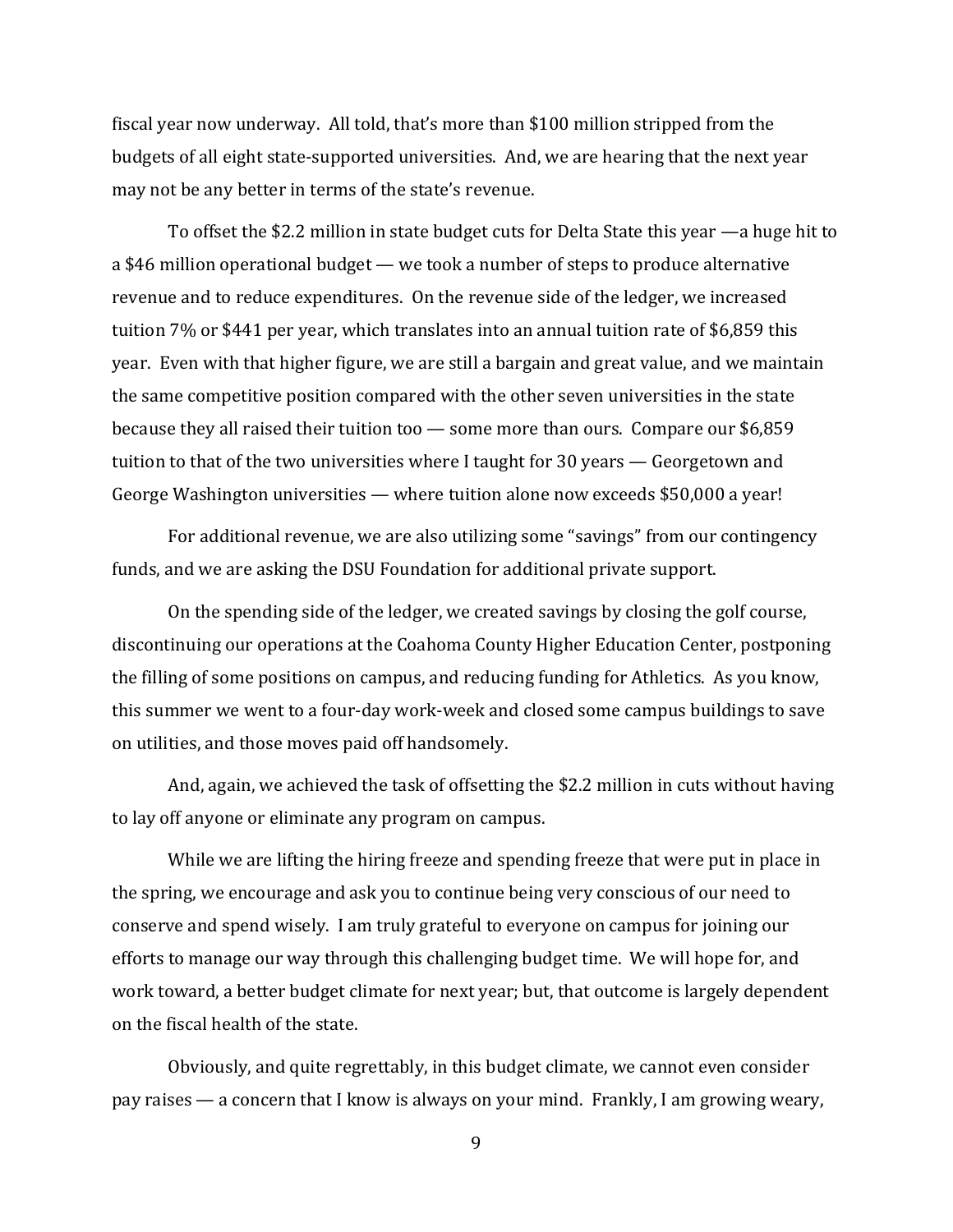as I know you must be, of my standing up here most years, and saying we will consider salary increases if the state provides the dollars. But, simply put, that's what it's going to take. I am painfully aware, as are you, that we are woefully behind in supporting our faculty and staff with the compensation levels that are deserved and that are on par with at least our regional peer universities. But, I pledge to you that we will continue to do everything possible to make meaningful pay raises a reality if the state does provide us the funding to do so in future budget cycles. My colleagues at the other universities, the Commissioner of Higher Education, our IHL Board, and I are doing everything we can to persuade our state leaders to invest more in higher education. The state's revenue shortfall is the major contributor to the state's budget woes, and, therefore, ours as well, and we will continue fighting the good fight for increased funding.

#### **DELTA STATE'S FUTURE**

So, what now? Where do we go this year? What should we be thinking about and doing? What should be our individual and collective sense of purpose and call to action?

Certainly, we should continue our fundamental work and the programs and activities that distinguish us and make us the university we are. But, what else should be on our agenda?

I'm reminded of the old adage that people tend to gravitate toward one of three  $directions$  — toward success, toward mediocrity, or toward oblivion. And the most dangerous is mediocrity because it is so easy and comfortable. Obviously, we want to avoid oblivion, and we want to pursue success. But what does that mean for your role and department  $-$  and for the university at large?

For starters, I suggest that each of us focus on the intensity needed to do our jobs well. It might be helpful, as we begin the new academic year, to step back and do a mental " $reset$ " on how we approach our responsibilities  $-$  to ensure that we are sharp in our delivery, responsive to our students, and proficient in every way possible.

This past year, most of the campus put into place operational plans that support and advance our 10 visioning principles that I rolled out one year ago. We now have targeted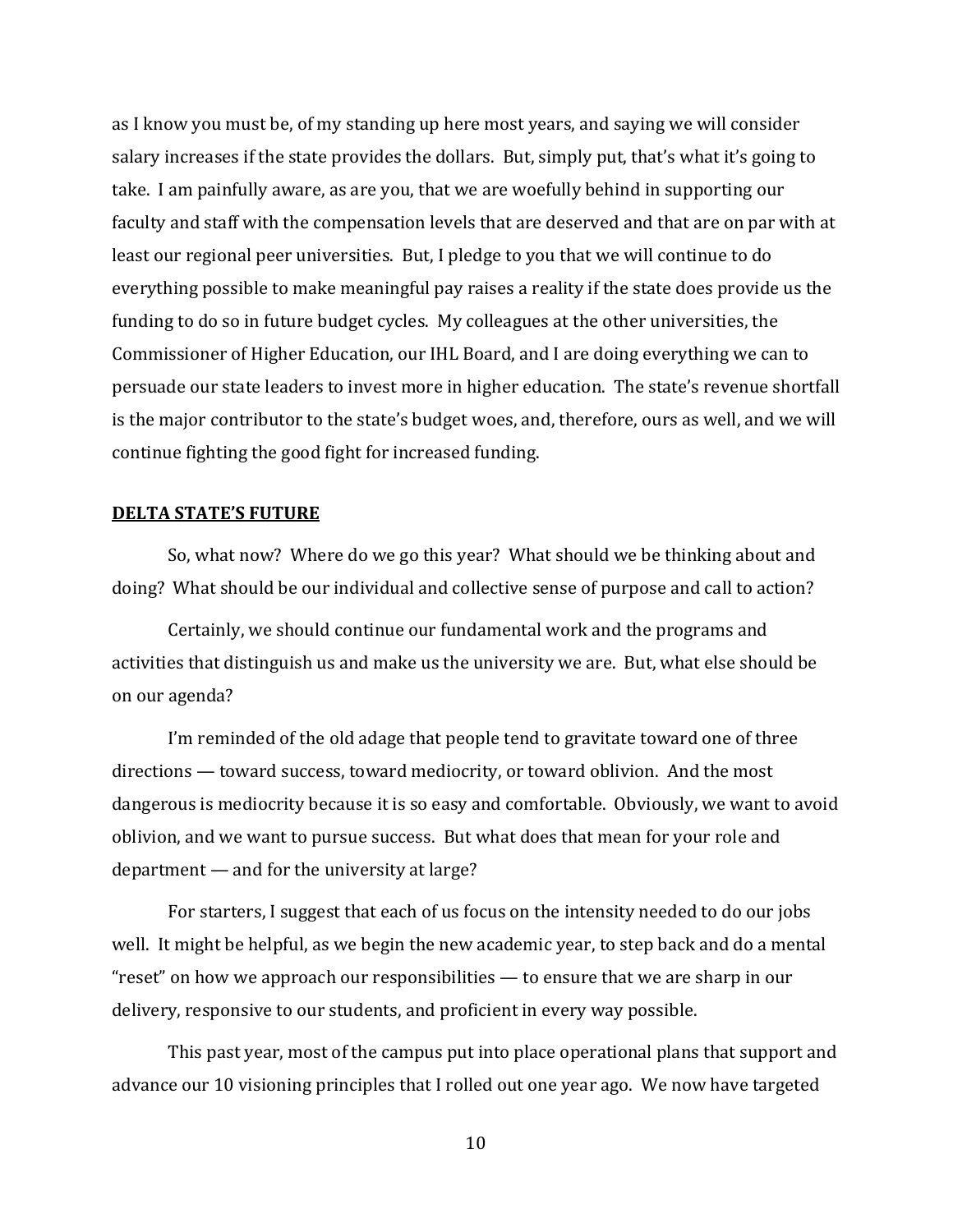goals, strategies, and priorities in play in most, if not all, campus operations. Refresh those plans from time to time this year. Check off your accomplishments, and set new goals and objectives so that we are always moving up the ladder of excellence. Make sure the operational plans tied to our vision are ambitious, yet realistic and achievable. Connect your goals to the principles of our vision, and make them dynamic as you implement them.

Without a vision, there is no purpose in your mission. Without goals and objectives, there is no focus and drive. Without a clear path and strategies, there is no way to achieve those goals and objectives. Without priorities and persistence, the end game will seem unreachable. And, without our individual and collective passion to do our best, the endgame will *BE* unreachable.

We encourage our students to "Join In and Stand Out." I issue the same charge to you. We need your engagement and participation on campus, whether it is through the Faculty Senate, Staff Council, an additional role in your department, service and volunteer opportunities, advising a student organization, recruiting students more aggressively, or speaking up about an issue or concern. To ratchet up my connection with you, and to help me have a better feel for the campus, I am taking two new steps this year.

First, I am replacing my general "First Friday" meetings, that I have offered to faculty since arriving on campus four years ago, with more targeted and periodic opportunities to meet and visit with faculty *and* staff in each academic or administrative unit on campus. My office staff will be in touch with each area on campus during the year to offer a time for a visit. Secondly, once or twice a month, I will invite a few staff and faculty members to join me for luncheon discussions, and I look forward to hosting many of you throughout the coming year. My hope is that these opportunities to meet will foster better communications with all members of the Delta State family.

At our essence, we are a people organization from top to bottom. As humans, we often tend to become comfortable with the status quo. In some cases, that is just fine. In other instances, there are times when it is wise to depart from that comfort zone. As the old saying goes, tradition is only what we did yesterday. As do you, I understand that people often question or resist change. However, change — smart change — is a key to the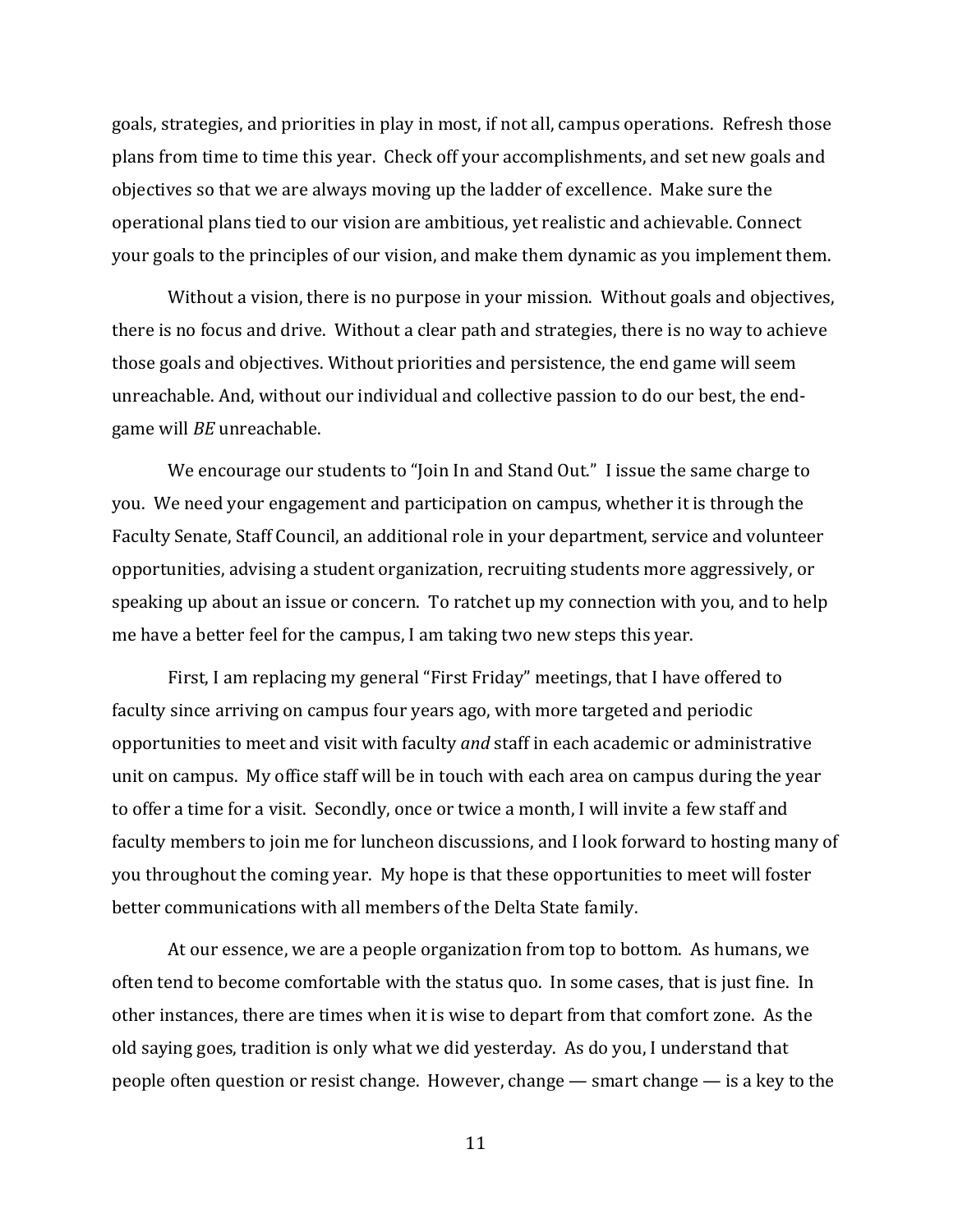future in many cases, and we must be bold enough to embrace opportunities to make good changes. 

To make change requires us to reimagine our circumstances, our future, our possibilities, and our vision for success down the road. Going into this new year, and especially in your college and departmental meetings, I ask each of you to engage in that imagining — to reset your thinking about the great things that you can accomplish individually on this campus, and the great things that we can accomplish together. Reimagine your role, but more importantly, reimagine your responsibility and delivery. And work together with our leadership team as we all imagine a better Delta State.

A professor from my graduate school days has written a book that calls for a new world order. He inscribed my copy of the book with these words: "We share a sense of responsibility for making a better world." Similarly, here on this campus, we each share a sense of responsibility for making Delta State better — for our students and for those of us who live and work here.

Why shouldn't we engage in a sense of idealism about who and what we are at Delta State? After all, our ideas and actions make this university what it is every day. There's no reason why we cannot apply even *better* ideas and actions to remaking the reality and condition of Delta State. But we must be intentional about it. It won't just happen. I firmly believe that there is no limit to the creativity of the human mind.

All of us live in the natural world, as well as in the human world. But we also live in the world of our imagination in which we develop and share our dreams. We are articulating our dreams for this university through our vision, and, as we do so, we should remember that our lives in the world of the imagination have a powerful effect on how we live and what we do in those other two worlds, both natural and human. Let each of us be a creative thought leader in this space we call university. Just look at things created in the  $imagination — inventions, art, music, entertainment, and ideas that have become social$ reality and physical objects in the natural world. And, they all started with thoughts in someone's imagination.